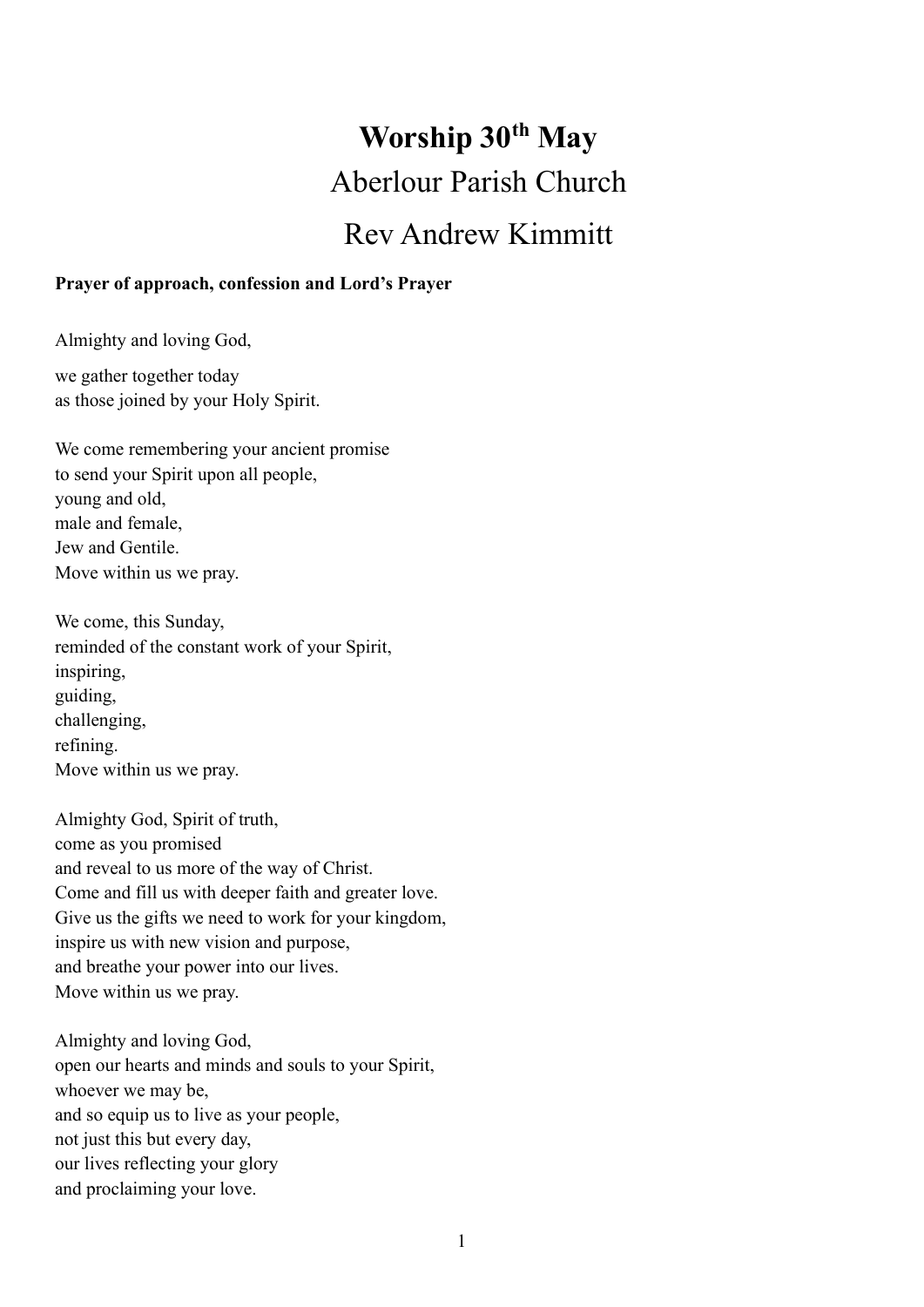This we pray in the name of Jesus who taught us to pray saying:

Our Father, who art in heaven,

Hallowed be thy Name.

Thy kingdom come.

Thy will be done,

On earth as it is in heaven.

Give us this day our daily bread.

And forgive us our debts,

As we forgive our debtors.

And lead us not into temptation,

But deliver us from evil.

For thine is the kingdom,

and the power,

and the glory,

forever.

Amen.

### **Hymn CH4 687**

1 Lord of our growing years, with us from infancy, laughter and quick-dried tears, freshness and energy : *your grace surrounds us all our days for all your gifts we bring our praise.*

2 Lord of our strongest years, stretching our youthful powers, lovers and pioneers when all the world seems ours :

3 Lord of our middle years, giver of steadfastness, courage that perseveres when there is small success :

4 Lord of our older years, steep though the road may be, rid us of foolish fears, bring us serenity :

5 Lord of our closing years, always your promise stands ; hold us, when death appears, safely within your hands :

David Mowbray (*b.*1938)

Reproduced from CH4 CD-ROM edition, number <mark>687</mark><br>Words: © David Mowbray / Jubilate Hymns. Administered by The Jubilate Group, 4 Thorne Park Road, Torquay TQ2 6RX <copyrightmanager@jubilate.co.uk> Used by permission.

## **Readings –Galatians 5:22-6:18**

5<sup>22</sup> By contrast, the fruit of the Spirit is love, joy, peace, patience, kindness, generosity, faithfulness, <sup>23</sup> gentleness, and self-control. There is no law against such things. <sup>24</sup> And those who belong to Christ Jesus have crucified the flesh with its passions and desires. <sup>25</sup> If we live by the Spirit, let us also be guided by the Spirit. <sup>26</sup> Let us not become conceited, competing against one another, envying one another.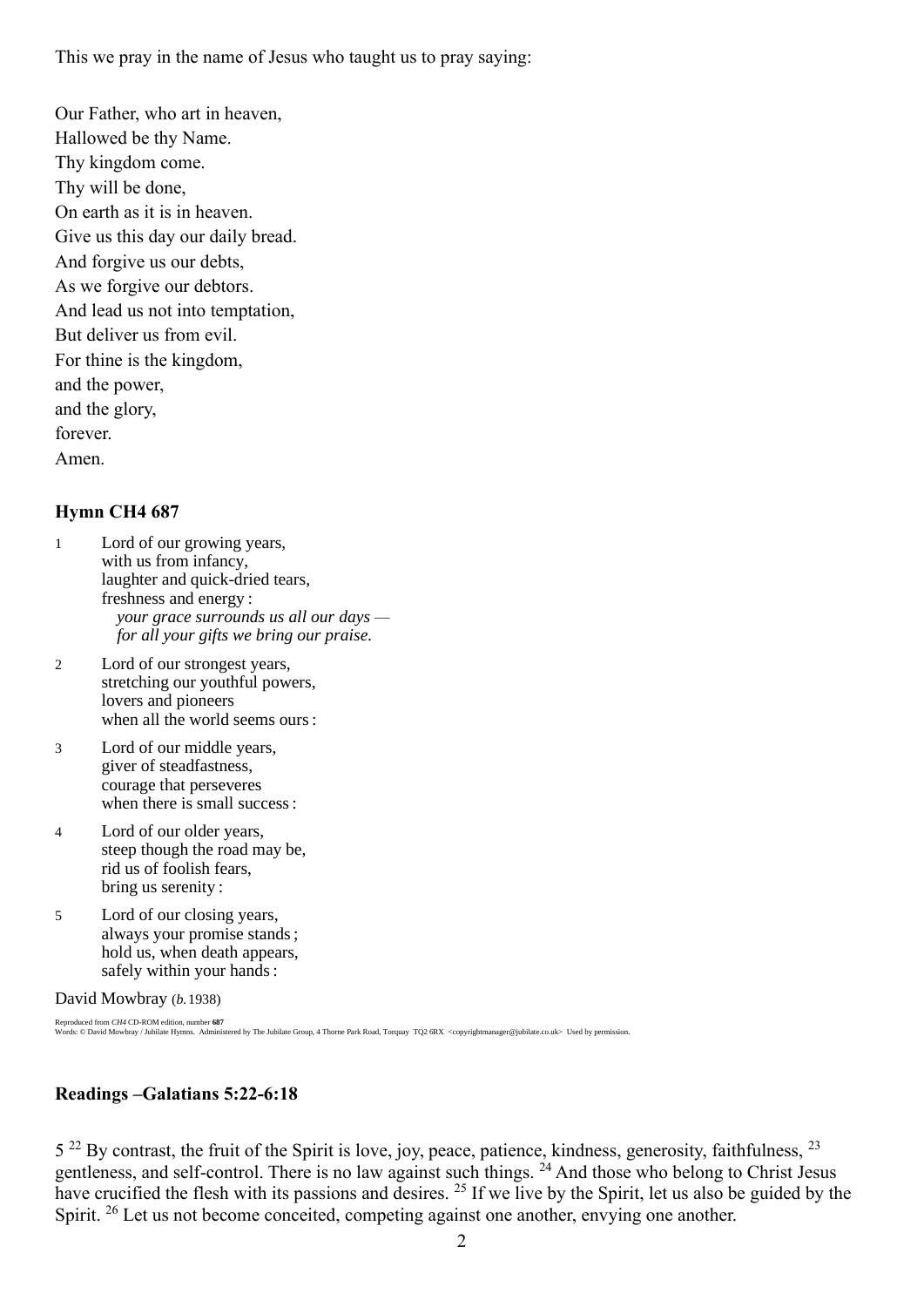6 <sup>1</sup>My friends, if anyone is detected in a transgression, you who have received the Spirit should restore such a one in a spirit of gentleness. Take care that you yourselves are not tempted.  $2$  Bear one another's burdens, and in this way you will fulfil the law of Christ.<sup>3</sup> For if those who are nothing think they are something, they deceive themselves. <sup>4</sup> All must test their own work; then that work, rather than their neighbour's work, will become a cause for pride.<sup>5</sup> For all must carry their own loads.

 $6$  Those who are taught the word must share in all good things with their teacher.

 $<sup>7</sup>$  Do not be deceived; God is not mocked, for you reap whatever you sow.  $<sup>8</sup>$  If you sow to your own flesh,</sup></sup> you will reap corruption from the flesh; but if you sow to the Spirit, you will reap eternal life from the Spirit. <sup>9</sup> So let us not grow weary in doing what is right, for we will reap at harvest time, if we do not give up. <sup>1</sup>0 So then, whenever we have an opportunity, let us work for the good of all, and especially for those of the family of faith.

<sup>11</sup> See what large letters I make when I am writing in my own hand! <sup>12</sup> It is those who want to make a good showing in the flesh that try to compel you to be circumcised—only that they may not be persecuted for the cross of Christ. <sup>13</sup> Even the circumcised do not themselves obey the law, but they want you to be circumcised so that they may boast about your flesh. <sup>14</sup> May I never boast of anything except the cross of our Lord Jesus Christ, by which the world has been crucified to me, and I to the world. <sup>15</sup> For neither circumcision nor uncircumcision is anything; but a new creation is everything! <sup>16</sup> As for those who will follow this rule peace be upon them, and mercy, and upon the Israel of God.

 $17$  From now on, let no one make trouble for me; for I carry the marks of Jesus branded on my body.

<sup>18</sup> May the grace of our Lord Jesus Christ be with your spirit, brothers and sisters. Amen.

## **Reflection**

Paul began this letter, as he begins several of his letters, addressing a problem. He thought that something was breaking or already broken in amongst the Galatians. We've said before that one of the downsides of eavesdropping on only one end of the conversation is that it's hard to know exactly what is going on, but it appears there is a teacher, or a set of teachings and beliefs that Paul thinks is – in his words – leading them astray, cutting in on their race/journey with Christ, bewitching them into foolishness.

In short, for Paul there is a problem. Something broken in the church in Galatia.

Most of us, when we see something broken, want to fix it. When we see something wrong we want to put it right.

This last year of Covid times, lots has been broken, lots of things we want to fix, lots that we want to get 'back to normal'.

Putting things back to being they way they ought to be – that's what most of us mean by 'fixing'. All of us will have a skill or hobbies, that means there's something we know how to fix something: whether it's patching up a tear in material, smoothing a dent or a scratch on a surface with filler, tinkering with that wire, switch or software setting: the idea is getting things back to how there were before they broke.

So we might expect that Paul would do the same with the broken church in Galatia. Find out what's wrong, patch it up, fix it, get it how it was before.

Except that, I just wonder if Paul doesn't give us an example of doing something a bit more than 'fixing'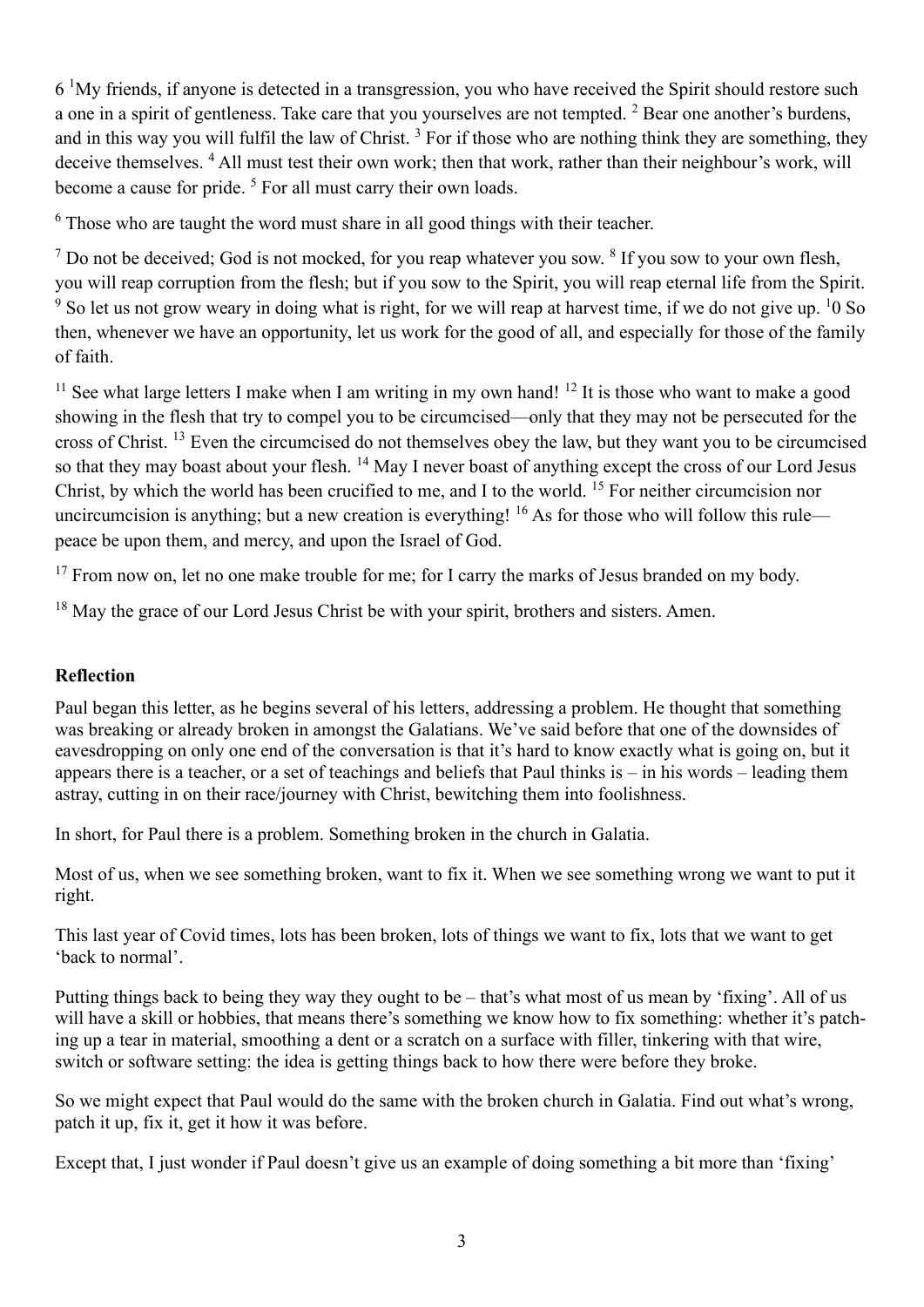Part of that wonder comes from listening to the way Paul talks about Law – in this part of the letter and elsewhere. It was a bit of a surprise to hear in verse 3 Paul talk about fulfilling the 'law of Christ'. He said that if someone among the church goes astray, they should be restored in a spirit of gentleness. While that seems good wisdom generally, Paul says that in doing that we fulfil the law of Christ.

It's odd to hear Paul being positive about law.

What's going on?

I think for Paul the law is about fixing. The law gives rule and guidelines about how to fix things when then have gone wrong – when things have gone wrong between two human parties, but also when they have gone wrong between humans and God. The law tells you how to fix it (and sometimes how to stop it going wrong in the first place). Today lawyers looking at problems still talk in terms of what 'remedy' the law offers. The law is designed for fixing and it is still good at fixing.

But Paul hasn't prescribed a legal remedy for the church in Galatia, he isn't trying to fix something broken, and restore it back to what it was. In fact, as we've heard in previous weeks, he wants the Galatians to stop clinging to the law, and to live by faith and grace.

But if somethings broken, and the law is good at fixing things, then why is Paul so down on the law?

I think the answer to that question goes to the heart of what Paul understands has happened in Jesus. And I think it's about Paul wanting more than fixing, and better than going back to how things were.

The centre of our reading, perhaps the whole letter in summary is in verses 15-16:

For neither circumcision nor uncircumcision is anything; but a new creation is everything! 16 As for those who will follow this rule—peace be upon them, and mercy, and upon the Israel of God.

We know Paul thought there was a problem, and we know that it was around the Law and Jewish identity and the bundle of things Paul means when he says 'circumcision'. But Paul isn't interested in fixing that problem, in patching it over, making it as good as new.

It is all about the new creation.

And this goes to the heart of what jesus is about.

There is a version of Christianity that goes: in the beginning everything was perfect, Adam and Eve, Eden all of that. Then things went bad. Then Jesus came and fixed it, and in heaven everything will be perfect like it was at the beginning again.

Paul wouldn't like that version of Christianity. I don't either.

Because Jesus didn't just 'fix' what was broken. For Paul, a whole new creation is inaugurated, a whole new way of being is opened up and made possible: opened up because of what jesus has done, and what we are called to now in the power of the Holy Spirit.

The new creation is everything.

The new creation isn't about a heaven of a restored Eden; the new creation is about the here and the now; the new creation is what we pray for each week when we ask that God's will be done one earth as it is in heaven; the new creation is not just a fixing: it's about flourishing; it's not about going back to how things were; it's about receiving God's spirit anew and discovering anew the significance of God's love for us, and in response the ways we live and tell and show God's love now and in the future.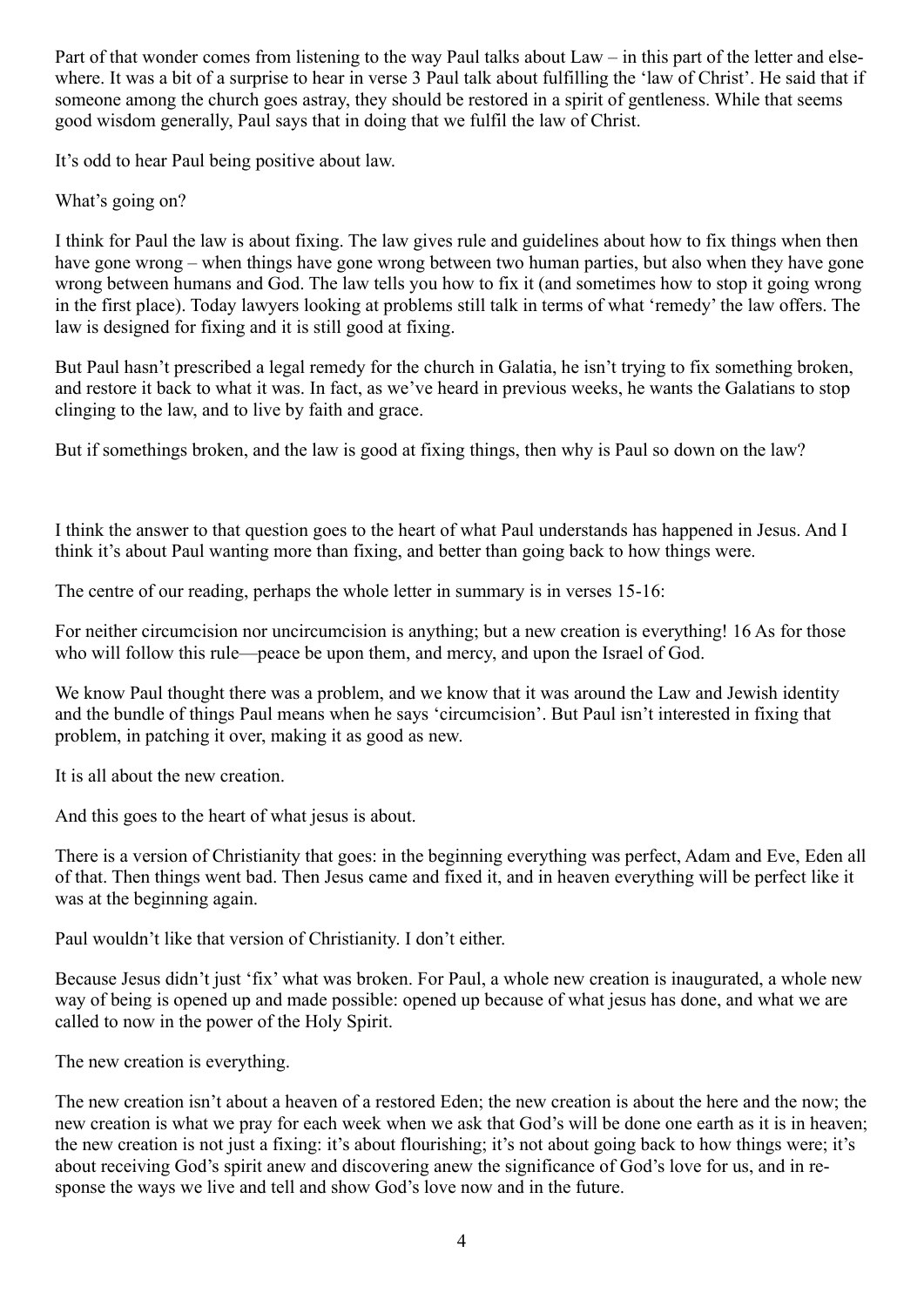Whenever things have broken, or gone wrong; the truly Christian response isn't to 'fix'. Fixing is right and often necessary, we may often have to do fixing – and we may well have to invest a lot of time and energy in fixing. But never fixing just to go back to… fixing for what comes next

Covid times have been hard, A lot has broken. Including ourselves. We've missed on on much; we've lost muc' we've weathered much, and if we're not in some sense deeply tired, or traumatised, ailing from the effects of long-term anxiety – let alone to say grieving, struggling, at-or-past breaking point; then we're in the minority. There is a lot of fixing to do.

But, might – might we not just take a cue from Paul, whose vision of our calling, whose understanding of following Jesus, is about more than fixing, and working out what the new creation looks like?

Because going back to 'how things were' isn't an option - even if we desperately want it to be.

I realise – I feel it myself – that talk of the new creation and working out a flourishing future sounds daunting. It also sounds exhausting to us who are already tired. I sigh and shrink back every time of the government catchphrases of : 'building back better' – how can we ask that of ourselves when so many have given so much just to survive?

The good news – the literal gospel – for us in the Church is that we are given the gift of the Holy Spirit to empower us. It my be our heart and hearts and hands that uncover the future, but they'll do it empowered by God – because that is what God has promised us.

Paul tells us we reap what we sow – and if we sow in the Spirit, as the Spirit enables and empowers us, if we sow for the future open to the Spirit's guidance, and in prayerful discernment and with wisdom, then what we will reap, the fruits we look for in the harvest will be the fruits Paul names. The community we seek to build, the church we have a vision of, is one hallmarked by love, joy, peace, patience, kindness, generosity, faithfulness, gentleness, and self-control.

By God's grace, might we live out these fruits of God's Spirit.

Amen.

#### **Hymn CH4 231**

1 For the fruits of all creation, thanks be to God; for these gifts to every nation, thanks be to God; for the ploughing, sowing, reaping, silent growth while we are sleeping, future needs in earth's safe-keeping, thanks be to God.

2 In the just reward of labour, God's will is done; in the help we give our neighbour, God's will is done; in our world-wide task of caring for the hungry and despairing, in the harvests we are sharing, God's will is done.

3 For the harvests of the Spirit, thanks be to God;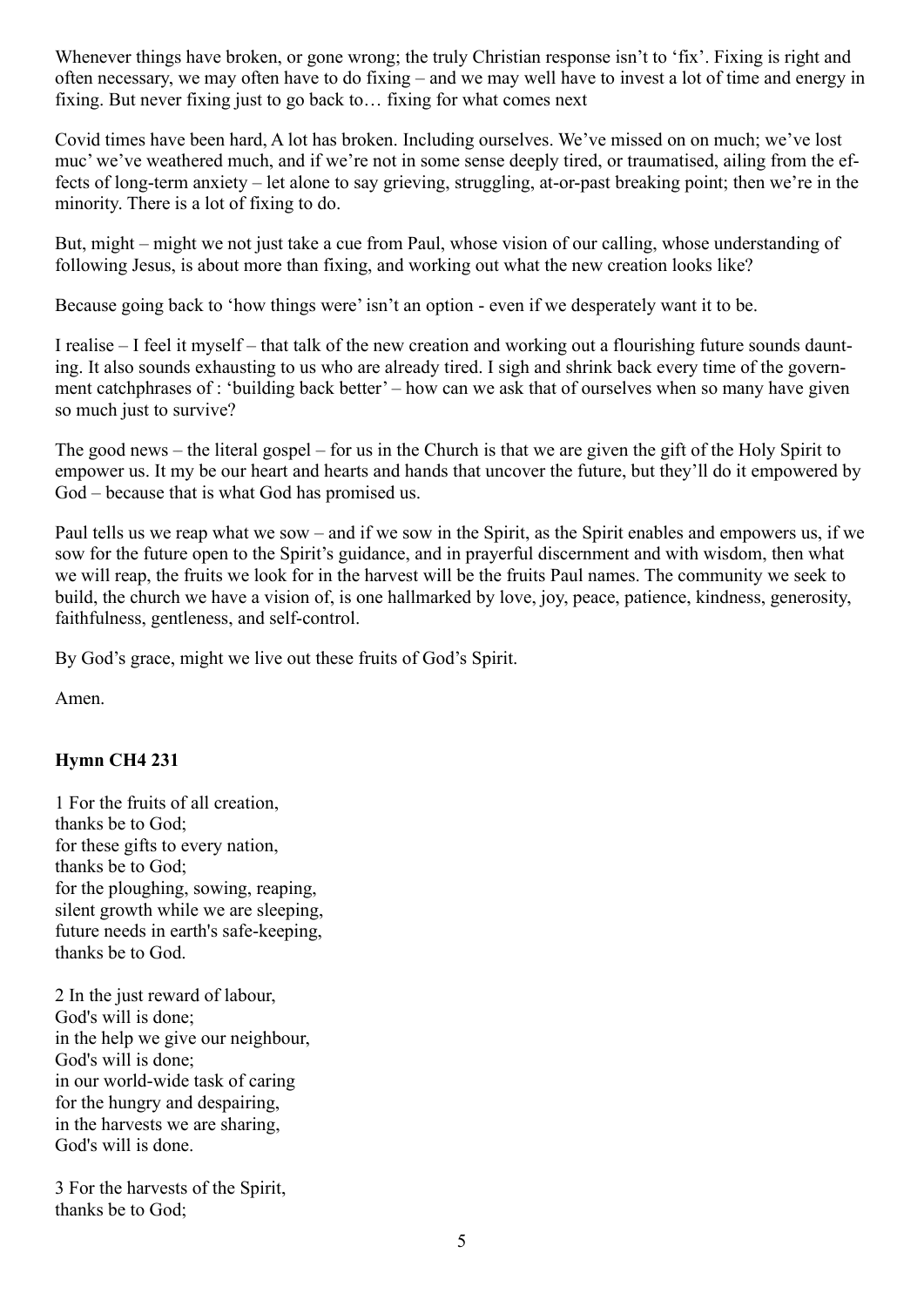for the good we all inherit, thanks be to God; for the wonders that astound us, for the truths that still confound us, most of all, that love has found us, thanks be to God.

Frederick Pratt Green (1903-2000)

#### **Prayers for others and ourselves**

God of all promise, Christ of all hope, Spirit of all power, Hear our prayer.

In a world which knows much pain, in a world which reaps fruits of greed, injustice, hate and evil – because that is what it sows –

We pray for a world which harvests instead the fruits of your Spirit, and receives them abundantly.

May the world know love:

where love is lacking, where love can't take root, not because of hate but because of apathy, God give the people of the world, give *us*, hearts open to our neighbour: that as you love us, so the greatest commandment upon us is to love you and love our neighbour whoever they are. May love abound.

May the world know joy:

A joy which goes deeper than happiness and pleasure. A joy which rests and underpins our orientation within the world. For there is much pain, and much grief. Nobody denies this. But the joy of your Spirit does not deny this truth – your is the Spirit who groans wordlessly for those horrors which words cannot express – yet it is the joy which rests and depends on your promise that pain is never the final word. May joy abound.

May the world know Peace.

For there is much violence in our world. And yet peace is not simply the absence of conflict, but the flourishing of right relationship. Your peace goes beyond our understanding. may peace abound.

May the world know patience.

In a world that demands what it wants *now* – never mind the consequences for person or planet, may a spirit of patience pave the way for a sustainable future.

May patience abound.

May the world know kindness.

Because a world which celebrates power and possession is impoverished in its understanding of human flourishing.

May kindness abound.

May the world know generosity.

When we hold tight to what is *ours* and when we want always *more* we fail ourselves, and when we all make excuses for greed – everyone loses out. May generosity abound.

May the world know faithfulness

Jesus said let your 'yes' be yes and your 'no' be no. Where insincerity and hypocrisy reigns, where trust has